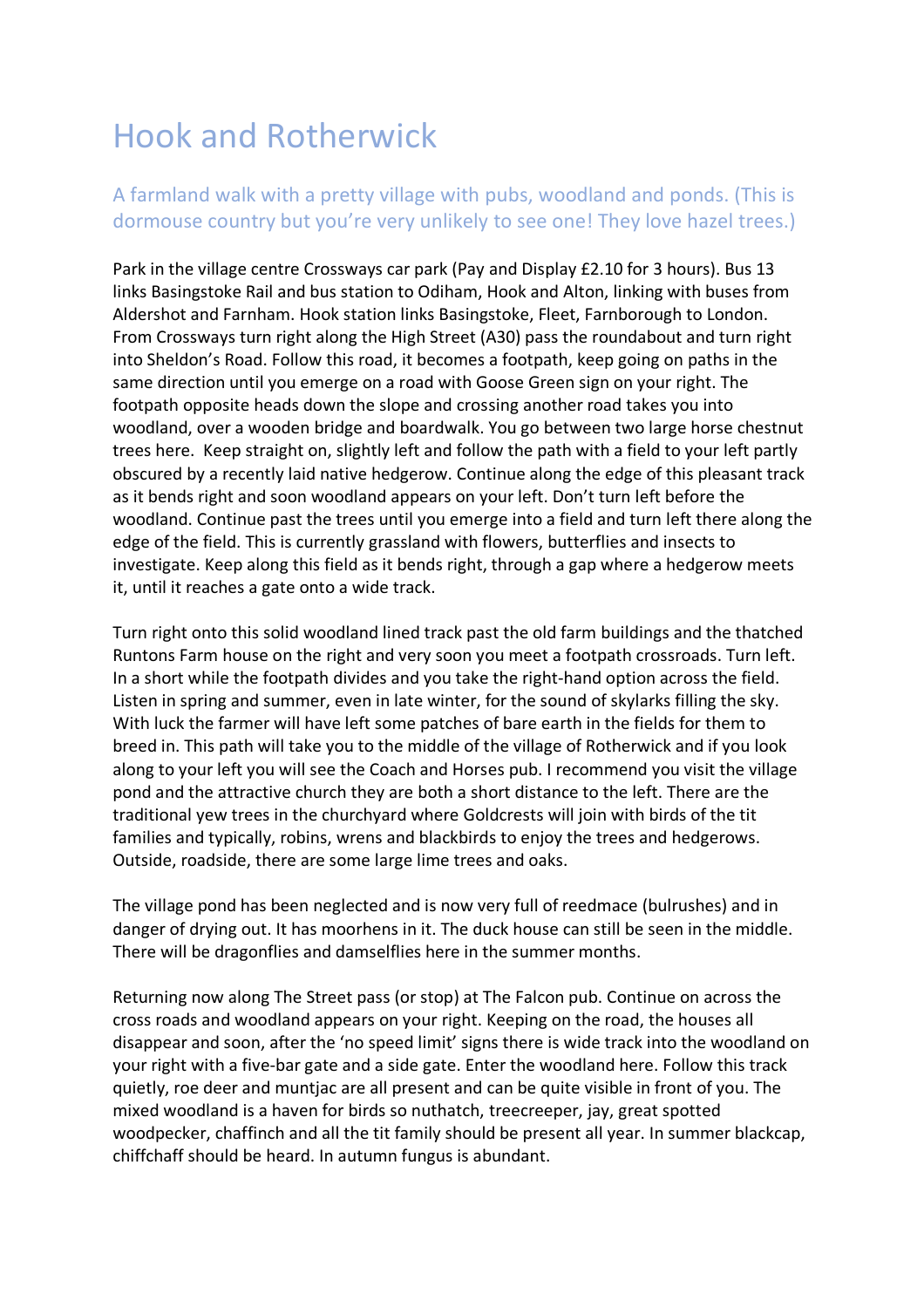This path eventually leads to Readen Pond but the woodland has been sold off in parcels at the time of writing this report, so the pond may not be accessible on future visits but don't worry, you are on a public footpath.

Before Readen Pond a wide track joins your path from the left, behind you. (You could possibly continue on that to Readen Pond, if accessible, you may chance seeing a heron on the water's edge or moorhens or mallard through the trees, ponds are a magnet for all wildlife). Where the wide track from behind meets your path as mentioned above, you continue across that track, the fence on your left shows the way. That is the correct (public) footpath to follow even if you decide to sneak a look at Readen Pond.

Following the public footpath, cross a small concrete footbridge, and soon emerge from the woodland and follow the hedge-line until another path crosses your path. Turn sharp right here and follow the woodland edge until you meet the road. The field is fallow at the time of writing and should be interesting for flowers and insects. Cross the road here onto the track opposite.

This track divides very soon and you should go left where the signs are passing between a few interesting ponds. I need to visit these ponds more often but they are quite typical of the small ponds that the rare garganey duck uses on passage in spring and autumn. Normally a few mallard and moorhen could be found and grey herons are bound to drop in. The ponds have a lot of reedmace but might attract reed warblers to breed. After checking out the nice wild environment around the ponds with some nice teasels to attract winter goldfinches, continue on this path through the meadows along the line of sturdy oak trees, listen for woodpeckers and nuthatches here tapping on the branches, then up to the top of the gentle hill.

At the top of the hill there is a footpath sign going in four directions! Keep your eyes on the sky, these fields will be hunting grounds for kestrels and you may see them hovering above the grassland. Take the left-hand route and follow it to the other side of the next copse in front of you. The farm is on your left. Turn right there descending the hill, still enjoying the open meadows and hopefully, the butterflies, crickets and flowers if the season is right.

Don't turn off this path and you will pass a house on your left at the bottom and continue on the path with the tree line on your left and a hedgerow bordering a pond on your right (this pond dries out a lot in summer). The habitat will be attractive to many native birds plus warblers in the spring and summer like whitethroats and blackcaps. You continue with the trees on your left and then a meadow on your right, stay on the path to the corner, almost to a metal kiss gate you see on your left.

Here I suggest straying off the public footpath. (If you choose not to stray, carry on through the kiss gate and follow the path to Reading Road, turn right and walk back to Hook Village Centre). My preference is a well-used path by local people on your right, follow it a short way and it enters the woodland on the left. Enter the woodland and keep to this path, ignoring minor paths off it until it meets a public footpath crossing it – there is a public footpath signpost. Turn left and follow this path until it meets a road known as Great Sheldons Coppice.